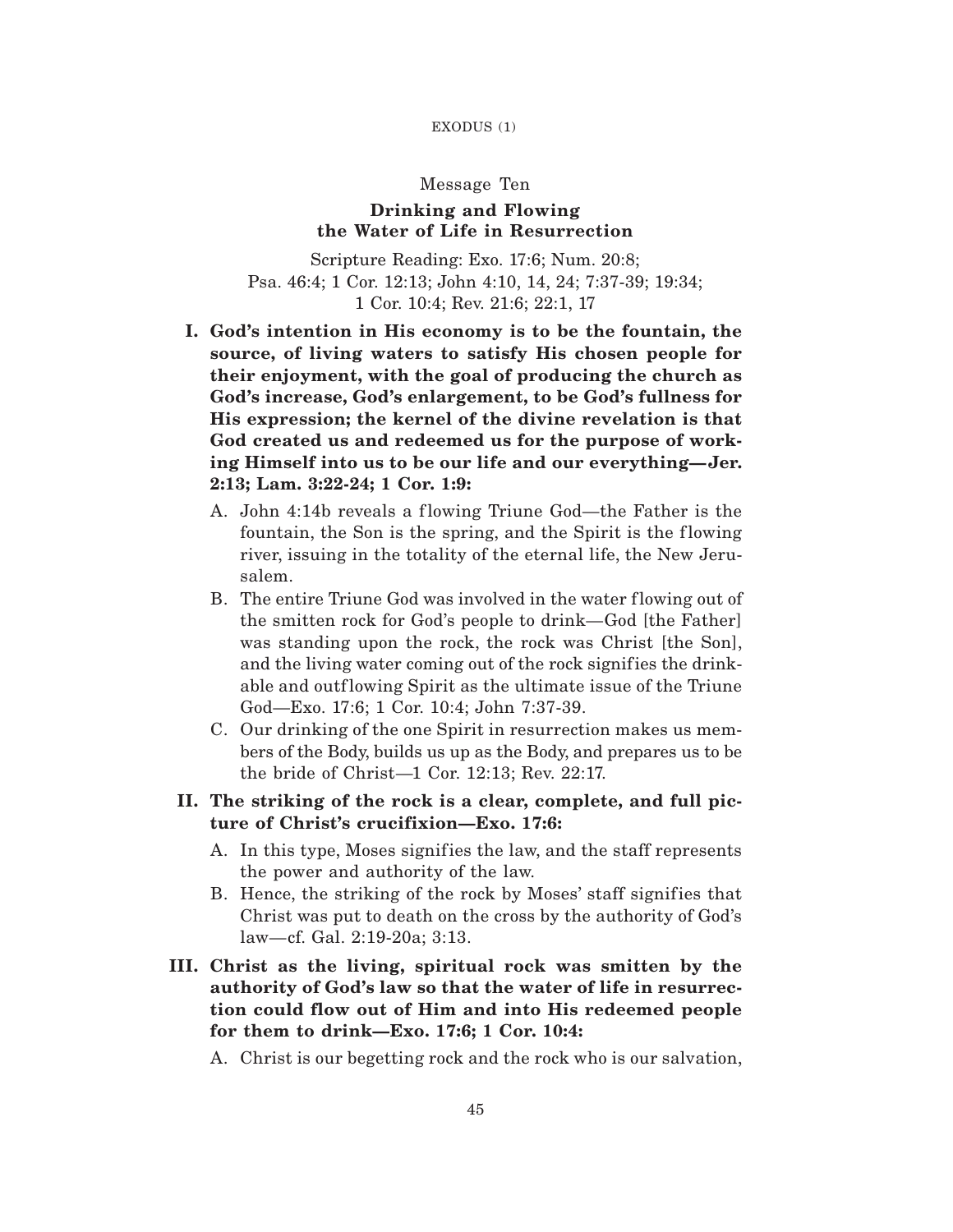Message Ten (continuation)

strength, refuge, hiding place, protection, covering, and safeguard—Deut. 32:18; 2 Sam. 22:47; Psa. 95:1; 62:7; 94:22; Isa. 32:2.

B. Blood and water flowed out of the Lord's pierced side on the cross; the blood for our judicial redemption saves us from the guilt of sin, and the water of life in resurrection for our organic salvation saves us from the power of sin—Gen. 2:21-22; John 19:34; Zech. 13:1; Psa. 36:8-9; Rev. 21:6; *Hymns,* #1058, stanza 1.

## **IV. The water that flowed out of the rock is the water of life in resurrection:**

- A. Resurrection denotes something that has been put to death and is alive again; it also denotes life that springs forth out of something that has passed through death.
- B. The water that flowed out of the smitten rock sprang forth only after the major steps of incarnation, human living, and crucif ixion had been accomplished; hence, Exodus 17:6 is a profound verse, implying Christ's incarnation, human living, and death.
- C. The Spirit as the living water for us to drink and flow out could be received only after the Lord Jesus had been glorified, that is, only after Christ had entered into resurrection—John 7:37-39; Luke 24:26.
- D. Actually, the water of life, the flowing water, is resurrection; resurrection is the Triune God—the Father as the source, the Son as the course, and the Spirit as the flow—John 5:26; 11:25.

# **V. The source of the water of life is the throne of God and of the Lamb—the redeeming God; hence, the water of life is the Triune God flowing out to be our life—Rev. 22:1:**

- A. The flow of the living water began from the throne in eternity, continued through the incarnation, human living, and crucifixion of Christ  $(John 4:10, 14; 19:34)$ , and now flows on in resurrection to supply God's people with all the riches of the divine life (Rev. 22:1-2).
- B. When we identify ourselves with the smitten Christ, that is, when we are one with Him as the smitten Christ, the divine life as the living water flows out of us—Exo.  $17:6$ ; John  $7:38$ ; cf. S. S. 2:8-9, 14; Phil. 3:10.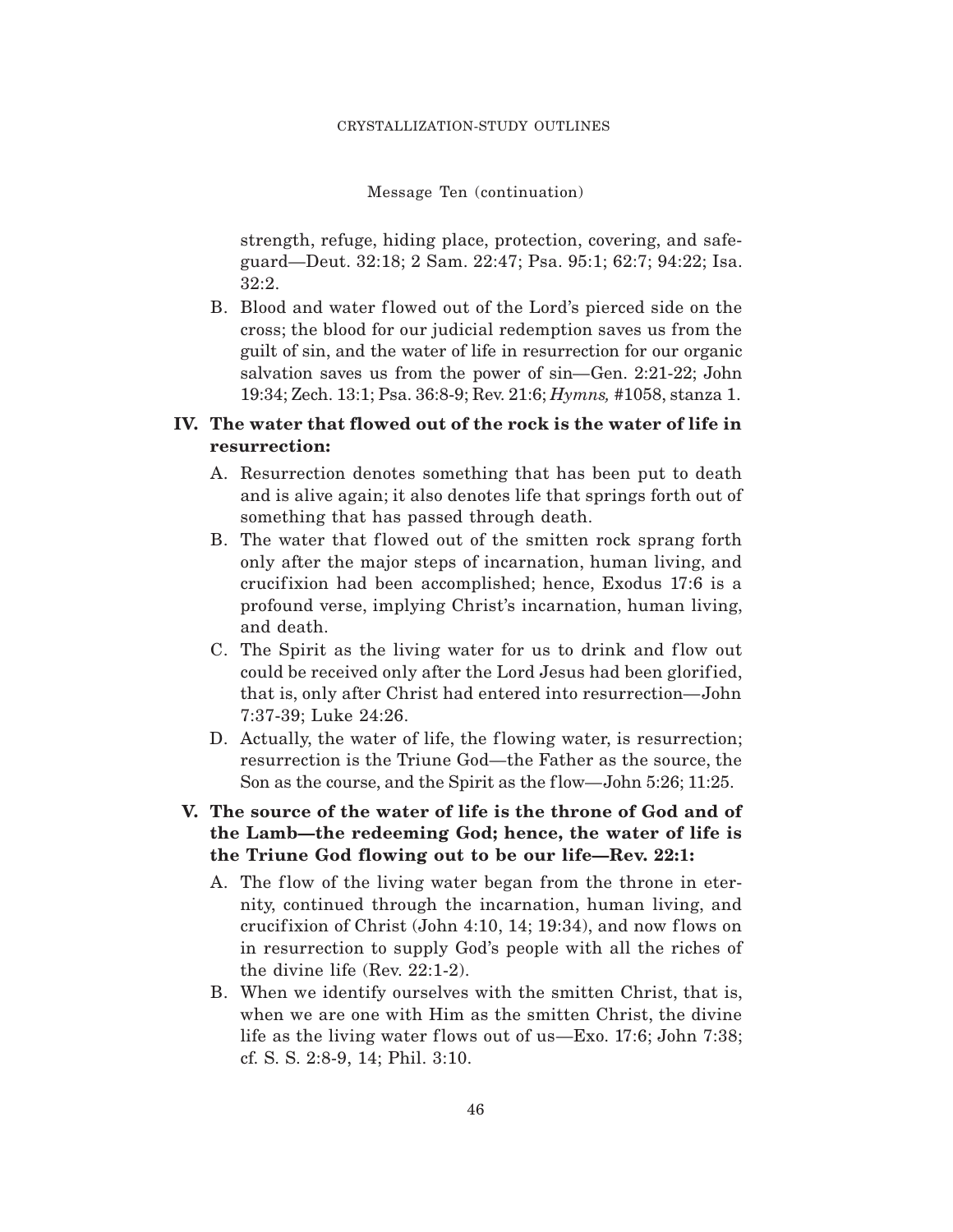#### EXODUS (1)

#### Message Ten (continuation)

C. The flowing of the water of life in resurrection is for the building up of the Body of Christ (1 Cor. 12:13) and the preparation of the bride of Christ (Rev. 19:7), both of which will consummate in the New Jerusalem (21:9-10; cf. Eph. 5:23, 28-30).

# **VI. As believers in Christ, we need to see the way, the "science," of drinking and flowing the water of life—John 4:10, 14; 7:37-39; cf. Prov. 11:25:**

- A. We have been positioned to drink one Spirit—1 Cor. 12:13.
- B. To drink the water of life, there is the need of thirst—Exo. 17:3a; Psa. 42:1; John 7:37; Rev. 21:6.
- C. We need to come to the Lord—John 7:37; Rev. 22:17.
- D. Now that Christ as the rock has been smitten, crucified, we simply need to speak to the rock; when we speak to Him, He will give us the living water, so we need to practice speaking with the Lord constantly—Num. 20:8; Phil. 4:6-7, 12; *Hymns,* #255, #248.
- E. We need to ask the Lord to give us the living water—John 4:10; 7:37; Rev. 22:17.
- F. We need to contact God the Spirit in our human spirit and in truthfulness—John 4:23-24.
- G. We need to joyously draw water from the springs of salvation by speaking to the Lord, by the Lord, for the Lord, in the Lord, and with the Lord—Psa. 46:4; Isa. 12:3-6:
	- 1. We need to confess our sins—John 4:15-18; 1 John 1:7, 9.
	- 2. We need to praise the Lord—Phil. 4:4; Heb. 13:15; Psa. 119:164.
	- 3. We need to thank the Lord—Eph. 5:18, 20.
	- 4. We need to call on the name of the Lord—Acts 2:21; 1 Cor. 12:13, 3; 1 Thes. 5:17; 1 Cor. 1:2; Judg. 15:18-19; Lam. 3:55-56.
	- 5. We need to sing to the Lord—Eph. 5:18b-19; 1 Kings 6:7; 1 Chron. 6:31-32; 2 Chron. 20:21-22.
	- 6. We need to preach the gospel, making known to others what Christ has accomplished—Rom. 1:16; John 4:32-34.
	- 7. We need to function in the meetings of the church—1 Cor. 14:4b, 26.
- H. We need to give the Lord the preeminence in our being—Rev. 22:1; Col. 1:18b.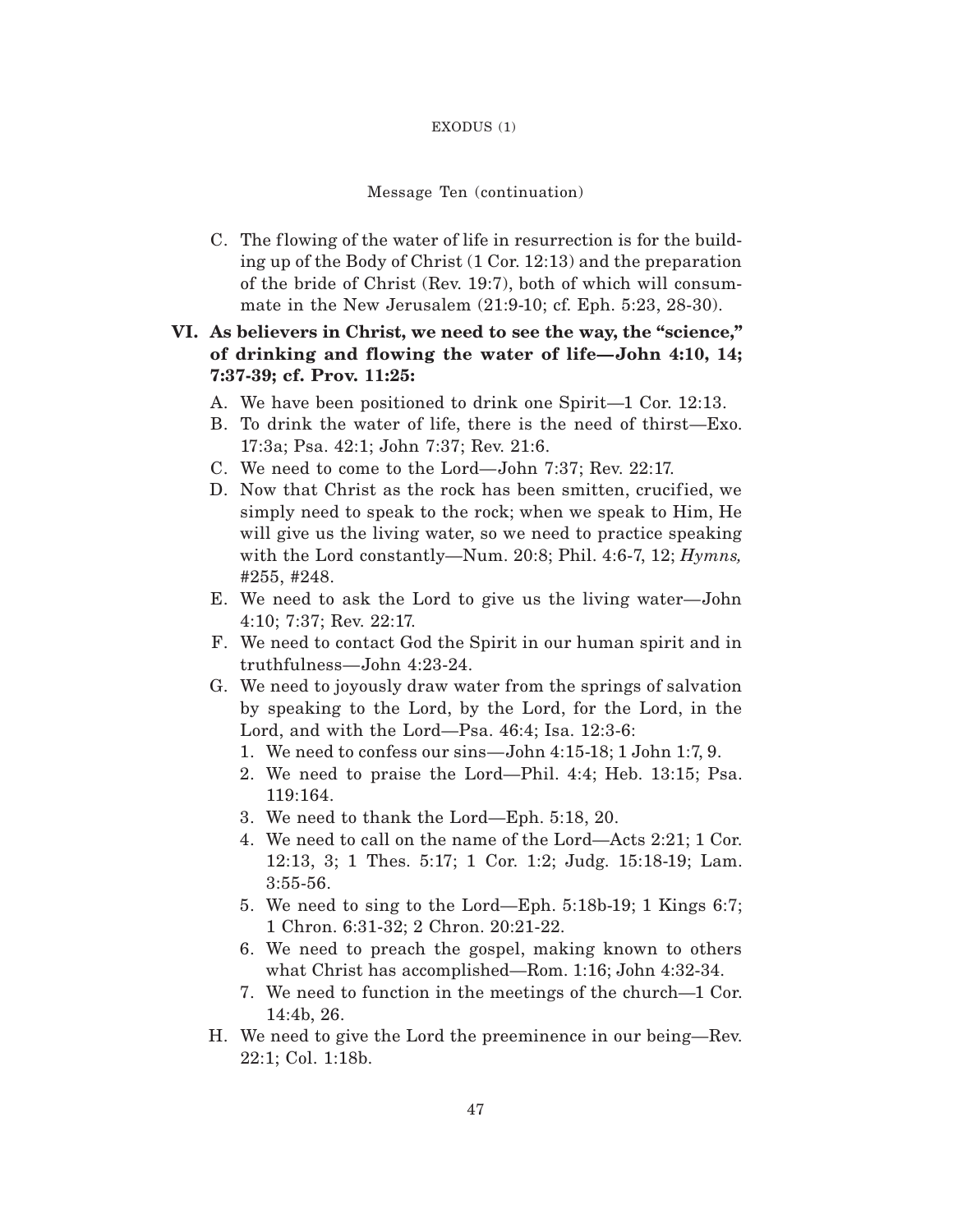Message Ten (continuation)

- I. We need to do everything according to the divine nature— Rev. 22:1; 2 Pet. 1:4.
- **VII. Since Christ has been crucified and the Spirit has been given, there is no need for Christ to be crucified again, that is, no need to strike the rock again, that the living water may flow; in God's economy Christ should be crucified only once—Heb. 7:27; 9:26-28a:**
	- A. To receive the living water from the crucified Christ, we need only to "take the rod" and "speak to the rock"—Num. 20:8:
		- 1. To take the rod is to identify with Christ in His death and apply the death of Christ to ourselves and to our situation.
		- 2. To speak to the rock is to speak a direct word to Christ as the smitten rock, asking Him to give us the Spirit of life based on the fact that the Spirit has already been given cf. John 4:10.
		- 3. If we apply the death of Christ to ourselves and ask Christ in faith to give us the Spirit, we will receive the living Spirit as the bountiful supply of life (Phil. 1:19).
	- B. Instead of speaking to the rock, Moses called the Lord's people rebels and struck the rock twice—Num. 20:9-11:
		- 1. Moses condemned the people as rebels, but Moses was the one who rebelled against God's word—v. 24; 27:14.
		- 2. In being angry with the people and in wrongly striking the rock twice, Moses failed to sanctify God—20:12:
			- a. In being angry when God was not angry, Moses did not represent God rightly in His holy nature, and in striking the rock twice, he did not keep God's word in His economy; thus, Moses offended both God's holy nature and His divine economy.
			- b. Because of this, even though he was intimate with God and may be considered a companion of God (Exo. 33:11), Moses lost the right to enter into the good land.
			- c. In all that we say and do concerning God's people, our attitude must be according to God's holy nature, and our actions must be according to His divine economy; this is to sanctify Him; otherwise, in our words and deeds we will rebel against Him and offend Him.